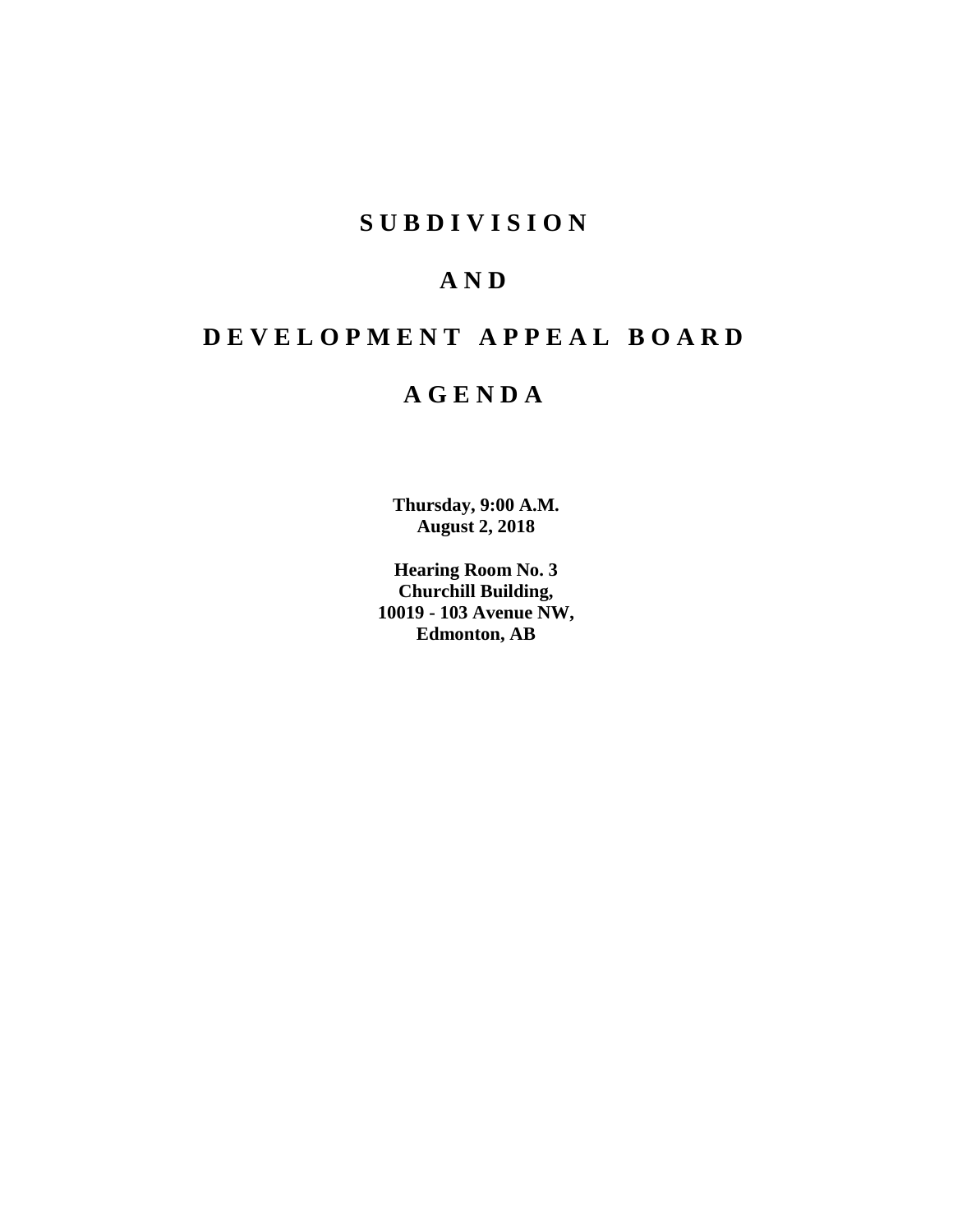# **SUBDIVISION AND DEVELOPMENT APPEAL BOARD HEARING ROOM NO. 3**

| I            | 9:00 A.M.    | SDAB-D-18-115 | To change the Use from General Retail Stores to<br>a Restaurant (50 Seats, 36.2 square metres of<br>Public Space) and construct interior alterations<br>(Fleisch)<br>10610 - 82 Street NW<br>Project No.: 265793500-001 |
|--------------|--------------|---------------|-------------------------------------------------------------------------------------------------------------------------------------------------------------------------------------------------------------------------|
|              |              |               |                                                                                                                                                                                                                         |
| $\mathbf{I}$ | 10:30 A.M.   | SDAB-D-18-116 |                                                                                                                                                                                                                         |
| WITHDRAWN    |              |               | To operate a Major Home Based Business<br>(Office and Trailer for a Building Insulation)<br>Contractor - Clark's Insulation)                                                                                            |
|              |              |               | 11230 - 95A Street NW                                                                                                                                                                                                   |
|              |              |               | Project No.: 283127970-001                                                                                                                                                                                              |
|              | <b>NOTE:</b> |               | Unless otherwise stated, all references to "section numbers" refer to<br>the authority under the Edmonton Zoning Bylaw 12800.                                                                                           |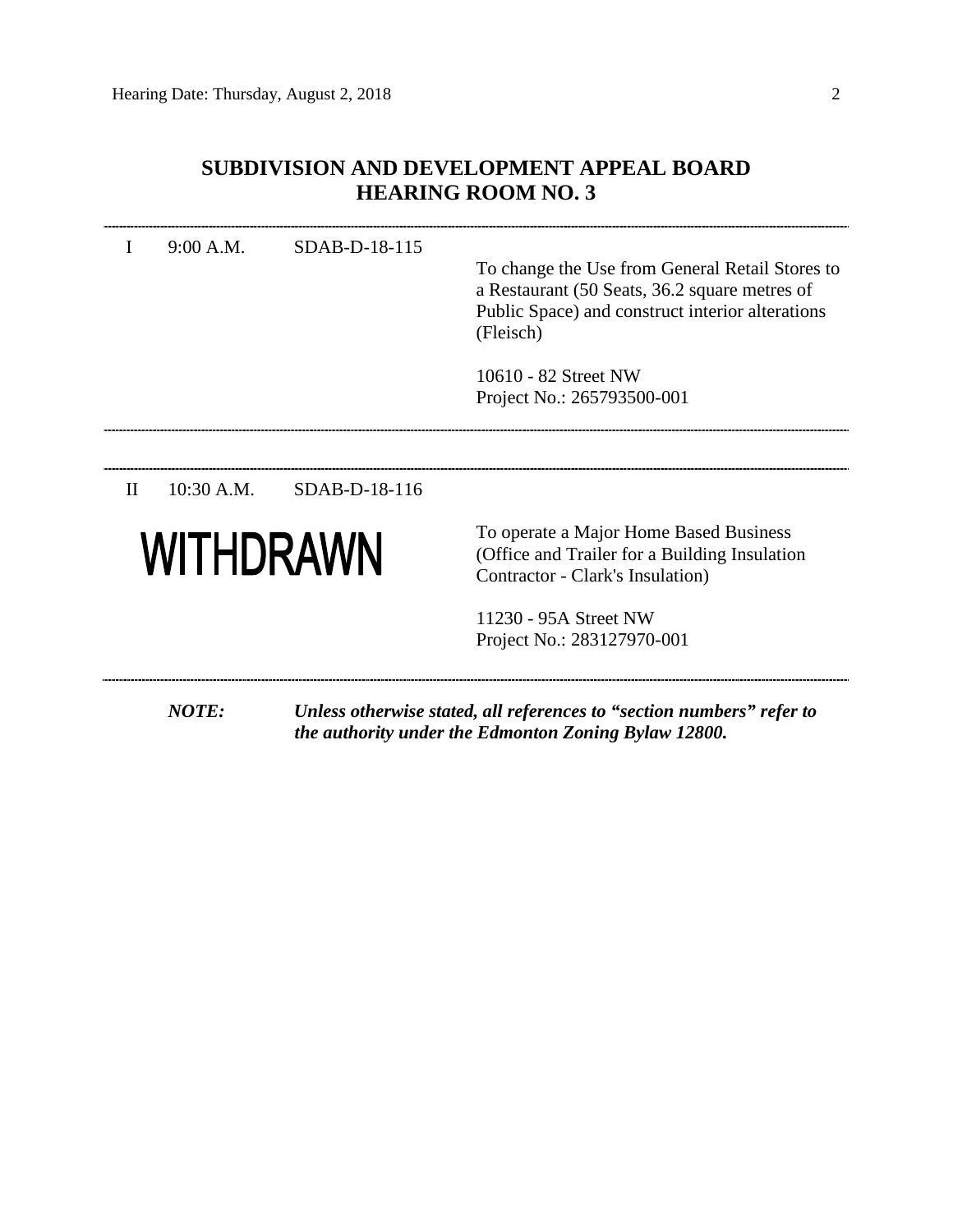| <u>ITEM I: 9:00 A.M.</u> |                                                        | FILE: SDAB-D-18-115                                                                                                                                                |  |  |  |  |
|--------------------------|--------------------------------------------------------|--------------------------------------------------------------------------------------------------------------------------------------------------------------------|--|--|--|--|
|                          | AN APPEAL FROM THE DECISION OF THE DEVELOPMENT OFFICER |                                                                                                                                                                    |  |  |  |  |
|                          | <b>APPELLANT:</b>                                      |                                                                                                                                                                    |  |  |  |  |
|                          | <b>APPLICATION NO.:</b>                                | 265793500-001                                                                                                                                                      |  |  |  |  |
|                          | <b>APPLICATION TO:</b>                                 | Change the Use from General Retail<br>Stores to a Restaurant (50 Seats, 36.2)<br>square metres of Public Space)<br>and<br>construct interior alterations (Fleisch) |  |  |  |  |
|                          | <b>DECISION OF THE</b><br>DEVELOPMENT AUTHORITY:       | Refused                                                                                                                                                            |  |  |  |  |
|                          | <b>DECISION DATE:</b>                                  | June 27, 2018                                                                                                                                                      |  |  |  |  |
|                          | <b>DATE OF APPEAL:</b>                                 | July 6, 2018                                                                                                                                                       |  |  |  |  |
|                          | MUNICIPAL DESCRIPTION<br>OF SUBJECT PROPERTY:          | 10610 - 82 Street NW                                                                                                                                               |  |  |  |  |
|                          | <b>LEGAL DESCRIPTION:</b>                              | Plan 1522508 Blk 51 Lot 29                                                                                                                                         |  |  |  |  |
|                          | ZONE:                                                  | DC2.863 Site Specific Development<br><b>Control Provision</b>                                                                                                      |  |  |  |  |
|                          | <b>OVERLAY:</b>                                        | N/A                                                                                                                                                                |  |  |  |  |
|                          | <b>STATUTORY PLAN:</b>                                 | N/A                                                                                                                                                                |  |  |  |  |
|                          |                                                        |                                                                                                                                                                    |  |  |  |  |
|                          |                                                        |                                                                                                                                                                    |  |  |  |  |

# *Grounds for Appeal*

The Appellant provided the following reasons for appealing the decision of the Development Authority:

> The refusal reason stated that there is not adequate parking in the area to support this development application. However, we submitted an engineered parking study that showed that there is adequate parking. Transportation looked at the study and sent a letter saying they were satisfied that parking requirements for the development permit had been met. A week later they sent a revised decision that they actually could not support the permit approval because of parking complaints in the area. There is a group of concerned neighbours on 82 street that have voiced their concerns to Coun. Henderson about our current business in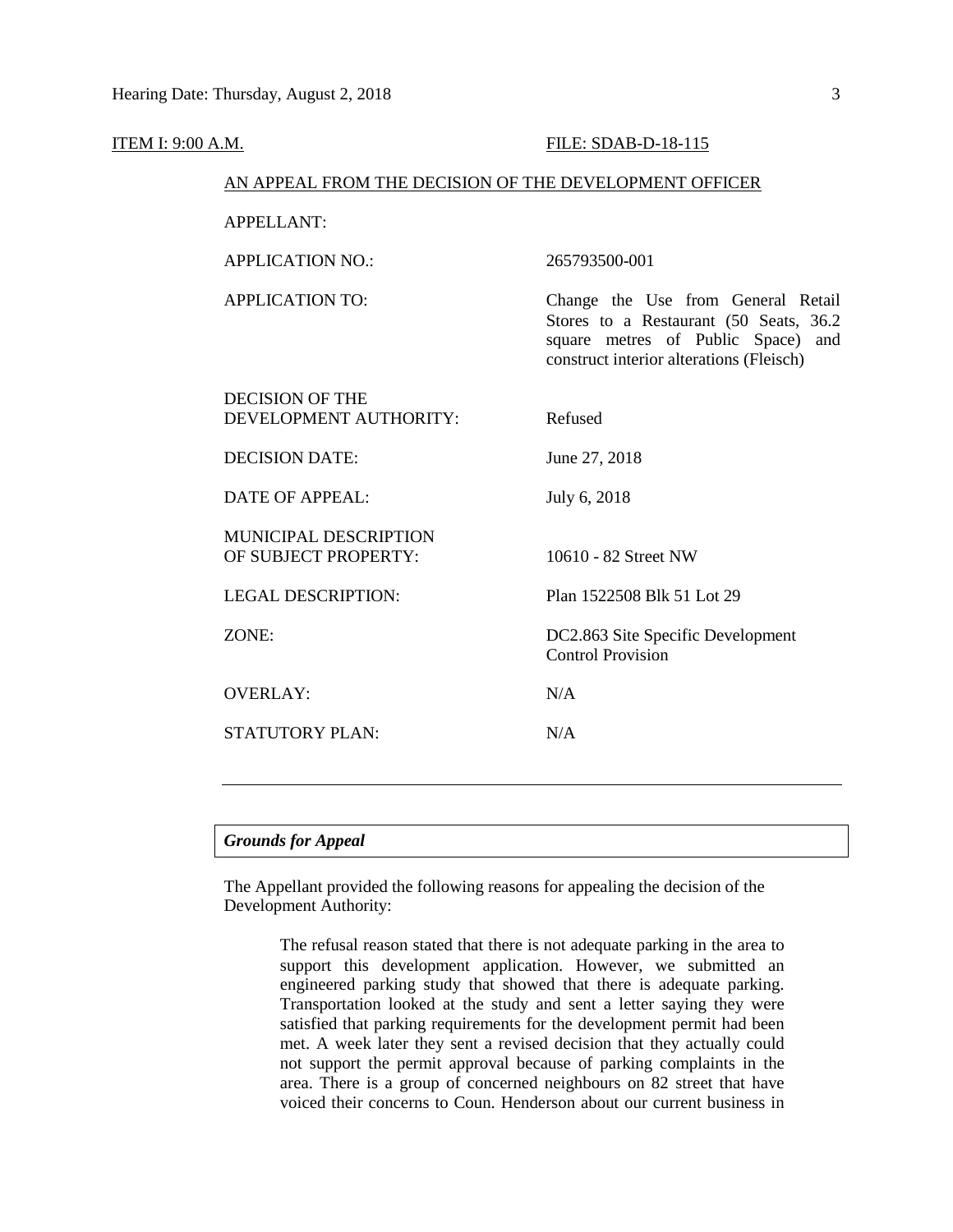Hearing Date: Thursday, August 2, 2018 4

the same building (Cartago) and the volume it has brought to the area. They are opposed to another sit down restaurant in the St. Claire building for this reason. We are planning a coffee shop, deli and specialty food store in the space. As you can see from the drawing submitted, the actual sit down space is quite small.

# *General Matters*

### **Appeal Information:**

The *Municipal Government Act*, RSA 2000, c M-26 states the following:

### **Grounds for Appeal**

**685(1)** If a development authority

- (a) fails or refuses to issue a development permit to a person,
- (b) issues a development permit subject to conditions, or
- (c) issues an order under section 645,

the person applying for the permit or affected by the order under section 645 may appeal to the subdivision and development appeal board.

### **Appeals**

**686(1)** A development appeal to a subdivision and development appeal board is commenced by filing a notice of the appeal, containing reasons, with the board,

- (a) in the case of an appeal made by a person referred to in section 685(1)
	- (i) with respect to an application for a development permit,
		- (A) within 21 days after the date on which the written decision is given under section 642, […]

**685(4)** Despite subsections (1), (2) and (3), if a decision with respect to a development permit application in respect of a direct control district

- (a) …
- (b) is made by a development authority, the appeal is limited to whether the development authority followed the directions of council, and if the subdivision and development appeal board finds that the development authority did not follow the directions it may, in accordance with the directions, substitute its decision for the development authority's decision.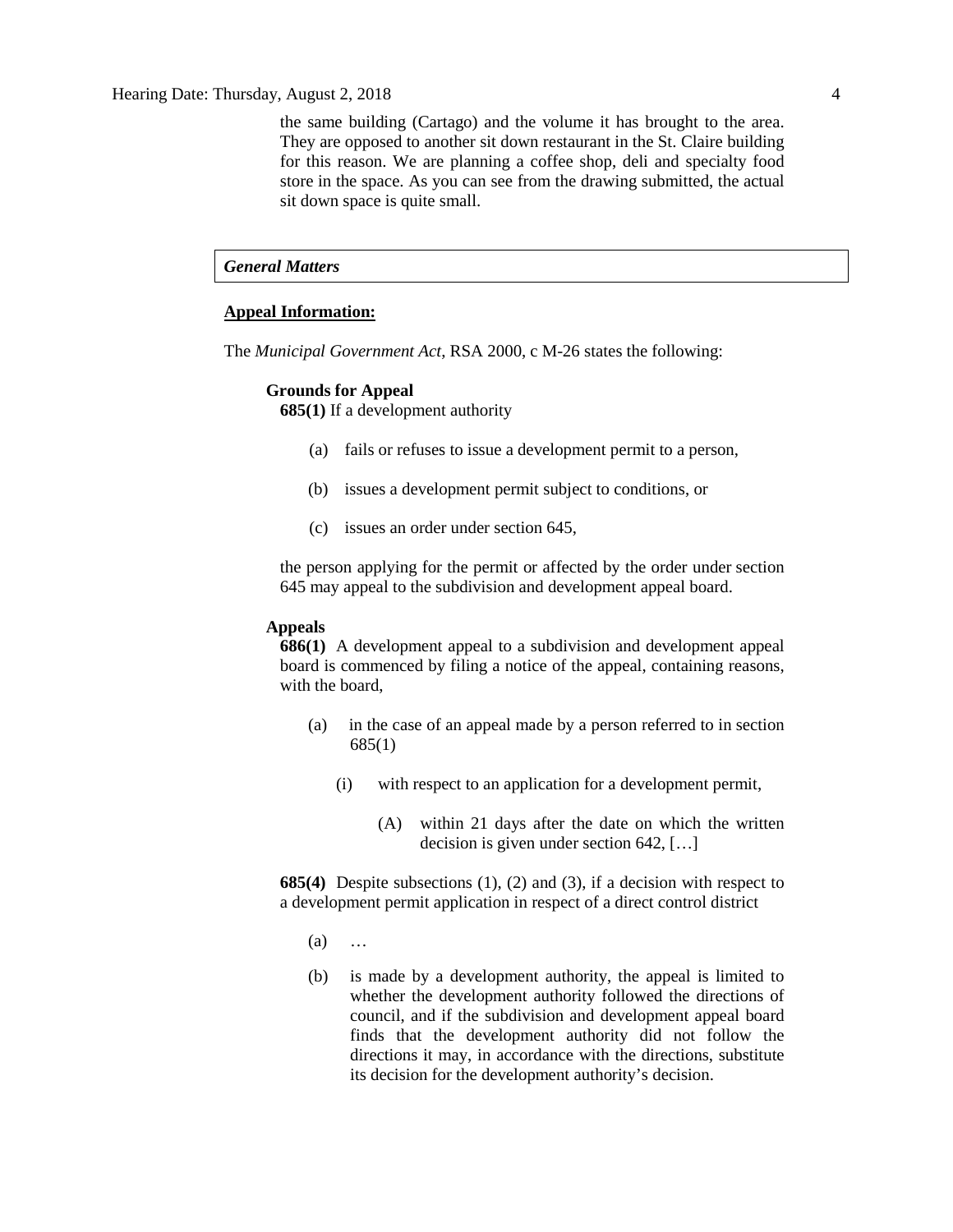**General Provisions from the** *Edmonton Zoning Bylaw:*

Under section DC2.863.3.p, **Restaurants, for less than 100 occupants and 120 m2 of Public Space** is a **Listed Use** in the DC2.863 Site Specific Development Control Provision.

Under section 7.4(47), **Restaurants** mean:

development where the primary purpose of the facility is the sale of prepared foods and beverages to the public, for consumption within the premises or off the Site. Minors are never prohibited from any portion of the establishment at any time during the hours of operation. This Use typically has a varied menu, with a fully equipped kitchen and preparation area, and includes fast food and family restaurants.

Section DC2.863.1 states that the **General Purpose** of the **DC2.863 Site Specific Development Control Provision** is "To allow for the development of a 4-storey mixed use residential apartment building with commercial uses on the ground floor."

### *Parking*

Section DC2.863.4.j states:

Parking requirements shall be in accordance with section 54 of the Zoning Bylaw, except that:

- i. Access to parking shall be provided from the Lane;
- ii. A minimum of 1.0 parking stalls per Dwelling shall be provided;
- iii. Visitor parking shall be accommodated off-site; and
- iv. A Parking Management Plan to allow shared-use parking between residential and commercial uses shall be submitted to the satisfaction of the Development Officer, in consultation with Transportation Services, as a part of the Development Permit application.

Section 54.2, Schedule  $1(A)(23)$  provides the following with the minimum Number of Parking Spaces Required:

| Restaurants, | Specialty | Food   1 parking space per $9.6$ m2 of |
|--------------|-----------|----------------------------------------|
| Services     |           | Public Space.                          |

Section  $54.1(2)$ (h) states:

In the case of the multiple Use of a Site, the Development Officer shall calculate the vehicular parking, Bicycle Parking and total off-street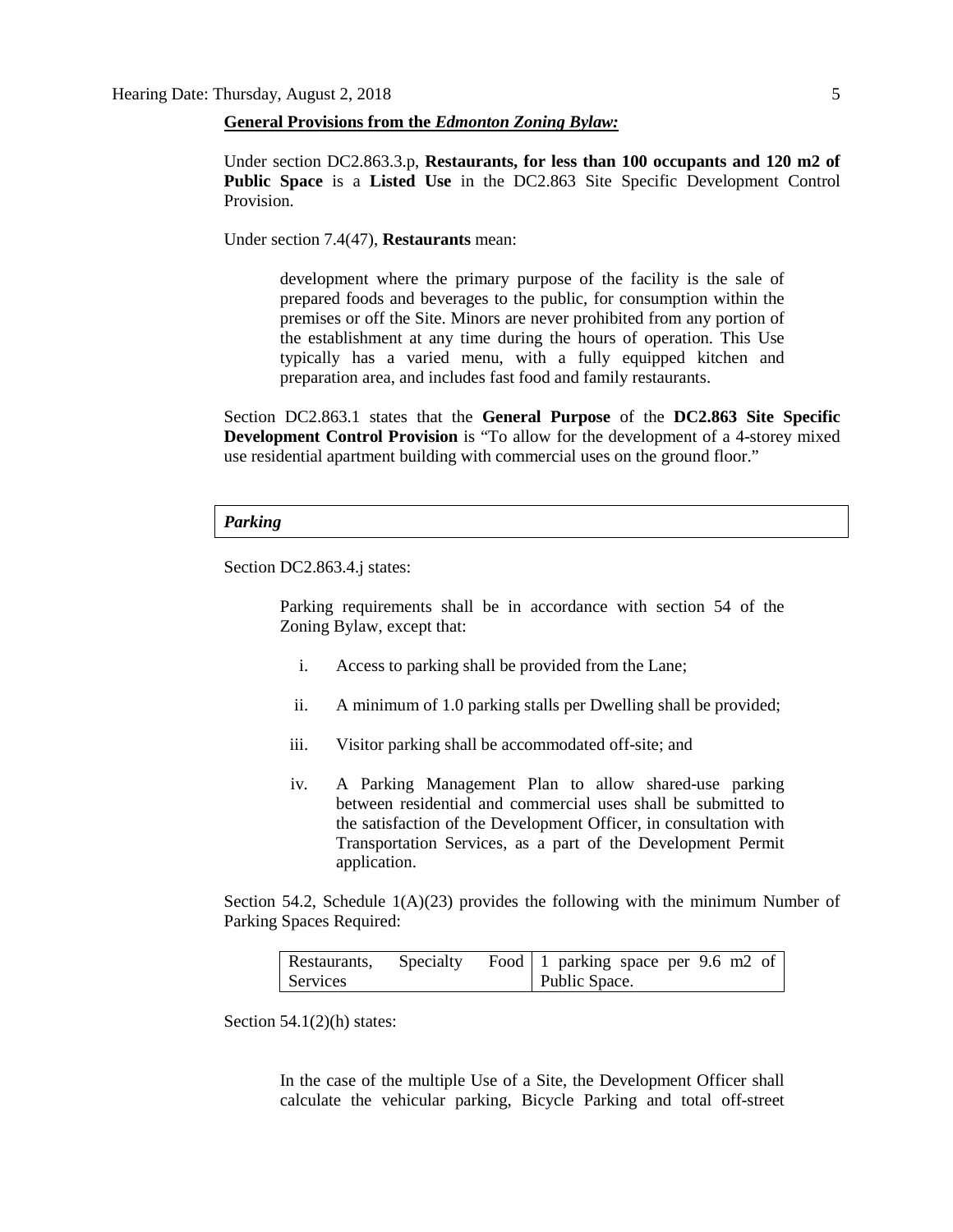loading requirement for each individual Use and the total shall be deemed to be the required vehicular parking, Bicycle Parking or offstreet loading for the Site, unless the applicant can demonstrate that there is complementary use of the parking or loading facilities which would warrant a reduction in the requirements. Where such reduction is made, this shall be considered a variance and the Development Officer shall state the reduction and the reasons for it on the Development Permit.

Under section 6, **Public Space** means:

space that is part of an establishment, which is open to the public and not restricted to only employees. Public Space includes any private non-sale hospitality area where products manufactured within the premises are provided to private groups for tasting and sampling. This definition does not include kitchens, administration offices, food or drink preparation areas.

### **Development Officer's Determination**

**Vehicular parking shall be provided in accordance with DC2.863.4 of the Zoning Bylaw:**

**Required parking: 70 spaces Proposed parking: 28 spaces**

**Deficient: 42 spaces**

**Further, based on the Subdivision Planning memorandum dated 13 June 2018, there are significant concerns regarding the potential impact of additional parking demands on nearby residential properties.** 

**It is the Development Officer's opinion that the proposed use, based on the above considerations, will cause an undue and negative impact to surrounding properties and development.** [unedited]

## Notice to Applicant/Appellant

Provincial legislation requires that the Subdivision and Development Appeal Board issue its official decision in writing within fifteen days of the conclusion of the hearing.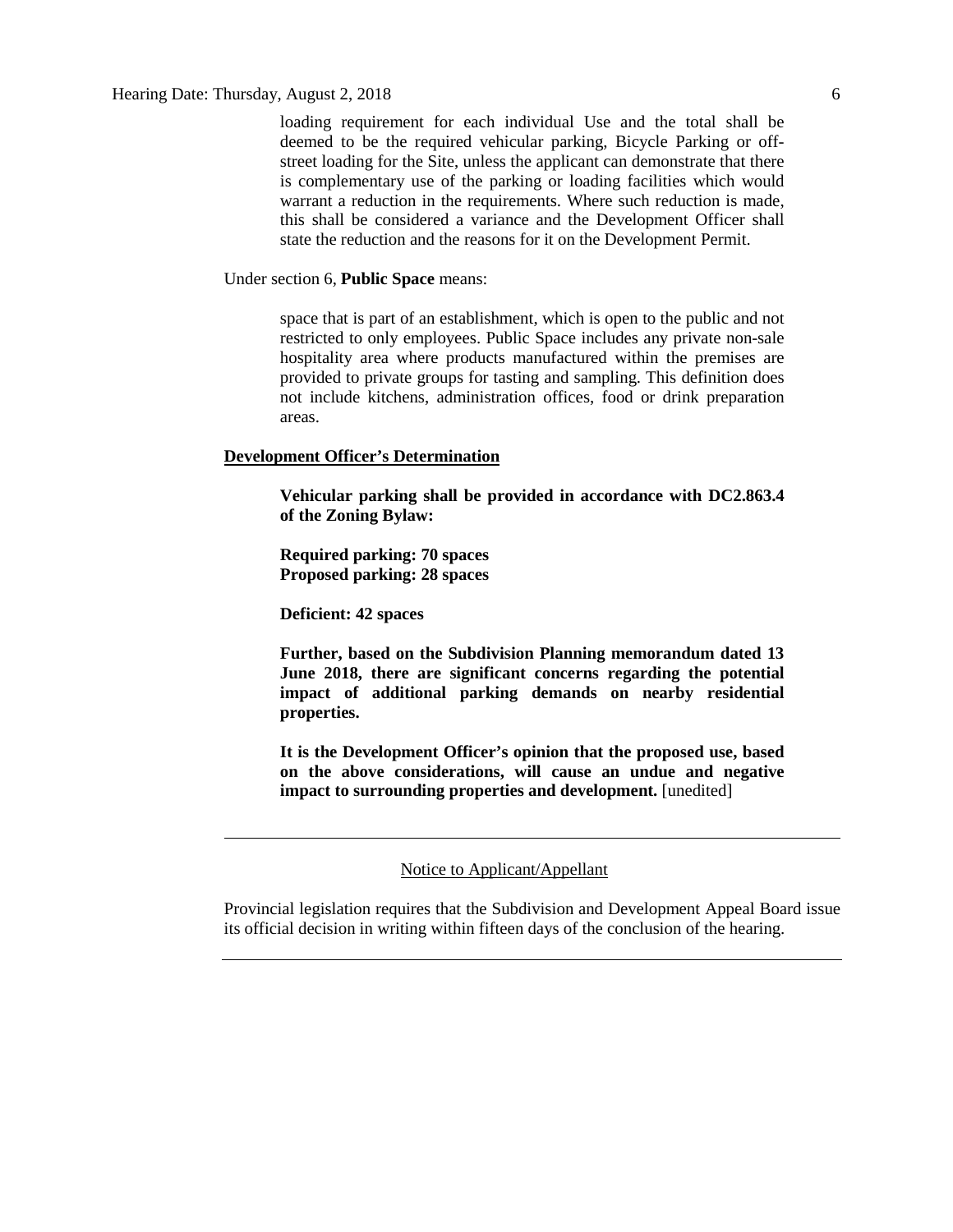| <b>monton</b>                                                                                                                                                                                              | <b>Application for</b>             |                        |                                               | <b>Application Date:</b><br>Printed:<br>Page: | Project Number: 265793500-001<br>OCT 30, 2017<br>June 27, 2018 at 1:20 PM<br>1 of 2 |
|------------------------------------------------------------------------------------------------------------------------------------------------------------------------------------------------------------|------------------------------------|------------------------|-----------------------------------------------|-----------------------------------------------|-------------------------------------------------------------------------------------|
|                                                                                                                                                                                                            | <b>Major Development Permit</b>    |                        |                                               |                                               |                                                                                     |
| This document is a Development Permit Decision for the development application described below.                                                                                                            |                                    |                        |                                               |                                               |                                                                                     |
| Applicant                                                                                                                                                                                                  |                                    |                        | Property Address(es) and Legal Description(s) |                                               |                                                                                     |
|                                                                                                                                                                                                            |                                    |                        | 10610 - 82 STREET NW                          |                                               |                                                                                     |
|                                                                                                                                                                                                            |                                    |                        | Plan 1522508 Blk 51 Lot 29                    |                                               |                                                                                     |
|                                                                                                                                                                                                            |                                    |                        | <b>Specific Address(es)</b>                   |                                               |                                                                                     |
|                                                                                                                                                                                                            |                                    | Suite:                 | 8210 - 106 AVENUE NW                          |                                               |                                                                                     |
|                                                                                                                                                                                                            |                                    |                        | Entryway: 8210 - 106 AVENUE NW                |                                               |                                                                                     |
|                                                                                                                                                                                                            |                                    |                        | Building: 10610 - 82 STREET NW                |                                               |                                                                                     |
| <b>Scope of Application</b>                                                                                                                                                                                |                                    |                        |                                               |                                               |                                                                                     |
| To change the use from General Retail Stores to a Restaurant (50 Seats, 36.2m2 Public Space) and construct interior alterations.<br>(Fleisch)                                                              |                                    |                        |                                               |                                               |                                                                                     |
| <b>Permit Details</b>                                                                                                                                                                                      |                                    |                        |                                               |                                               |                                                                                     |
| <b>Class of Permit:</b>                                                                                                                                                                                    |                                    | <b>Contact Person:</b> |                                               |                                               |                                                                                     |
| Gross Floor Area (sq.m.): 151.14                                                                                                                                                                           |                                    | Lot Grading Needed?: N |                                               |                                               |                                                                                     |
| New Sewer Service Required: N                                                                                                                                                                              |                                    |                        | NumberOfMainFloorDwellings:                   |                                               |                                                                                     |
| Site Area (sq. m.): 1283.06                                                                                                                                                                                |                                    |                        | Stat. Plan Overlay/Annex Area: (none)         |                                               |                                                                                     |
| I/We certify that the above noted details are correct.                                                                                                                                                     |                                    |                        |                                               |                                               |                                                                                     |
| Applicant signature:                                                                                                                                                                                       |                                    |                        |                                               |                                               |                                                                                     |
| <b>Development Application Decision</b>                                                                                                                                                                    |                                    |                        |                                               |                                               |                                                                                     |
| Refused                                                                                                                                                                                                    |                                    |                        |                                               |                                               |                                                                                     |
| <b>Reason for Refusal</b>                                                                                                                                                                                  |                                    |                        |                                               |                                               |                                                                                     |
| Vehicular parking shall be provided in accordance with DC2.863.4 of the Zoning Bylaw:                                                                                                                      |                                    |                        |                                               |                                               |                                                                                     |
| Required parking: 70 spaces                                                                                                                                                                                |                                    |                        |                                               |                                               |                                                                                     |
| Proposed parking: 28 spaces                                                                                                                                                                                |                                    |                        |                                               |                                               |                                                                                     |
|                                                                                                                                                                                                            |                                    |                        |                                               |                                               |                                                                                     |
| Deficient: 42 spaces                                                                                                                                                                                       |                                    |                        |                                               |                                               |                                                                                     |
| Further, based on the Subdivision Planning memorandum dated 13 June 2018, there are significant concerns regarding the potential<br>impact of additional parking demands on nearby residential properties. |                                    |                        |                                               |                                               |                                                                                     |
| It is the Development Officer's opinion that the proposed use, based on the above considerations, will cause an undue and negative<br>impact to surrounding properties and development.                    |                                    |                        |                                               |                                               |                                                                                     |
|                                                                                                                                                                                                            |                                    |                        |                                               |                                               |                                                                                     |
| <b>Rights of Appeal</b>                                                                                                                                                                                    |                                    |                        |                                               |                                               |                                                                                     |
| The Applicant has the right of appeal within 21 days after the date on which the decision is made, as outlined in Section 683<br>through 689 of the Municipal Government Act.                              |                                    |                        |                                               |                                               |                                                                                     |
| Issue Date: Jun 27, 2018                                                                                                                                                                                   | Development Authority: WELCH, IMAI |                        |                                               |                                               |                                                                                     |
|                                                                                                                                                                                                            |                                    |                        |                                               |                                               |                                                                                     |
|                                                                                                                                                                                                            | THIS IS NOT A PERMIT               |                        |                                               |                                               |                                                                                     |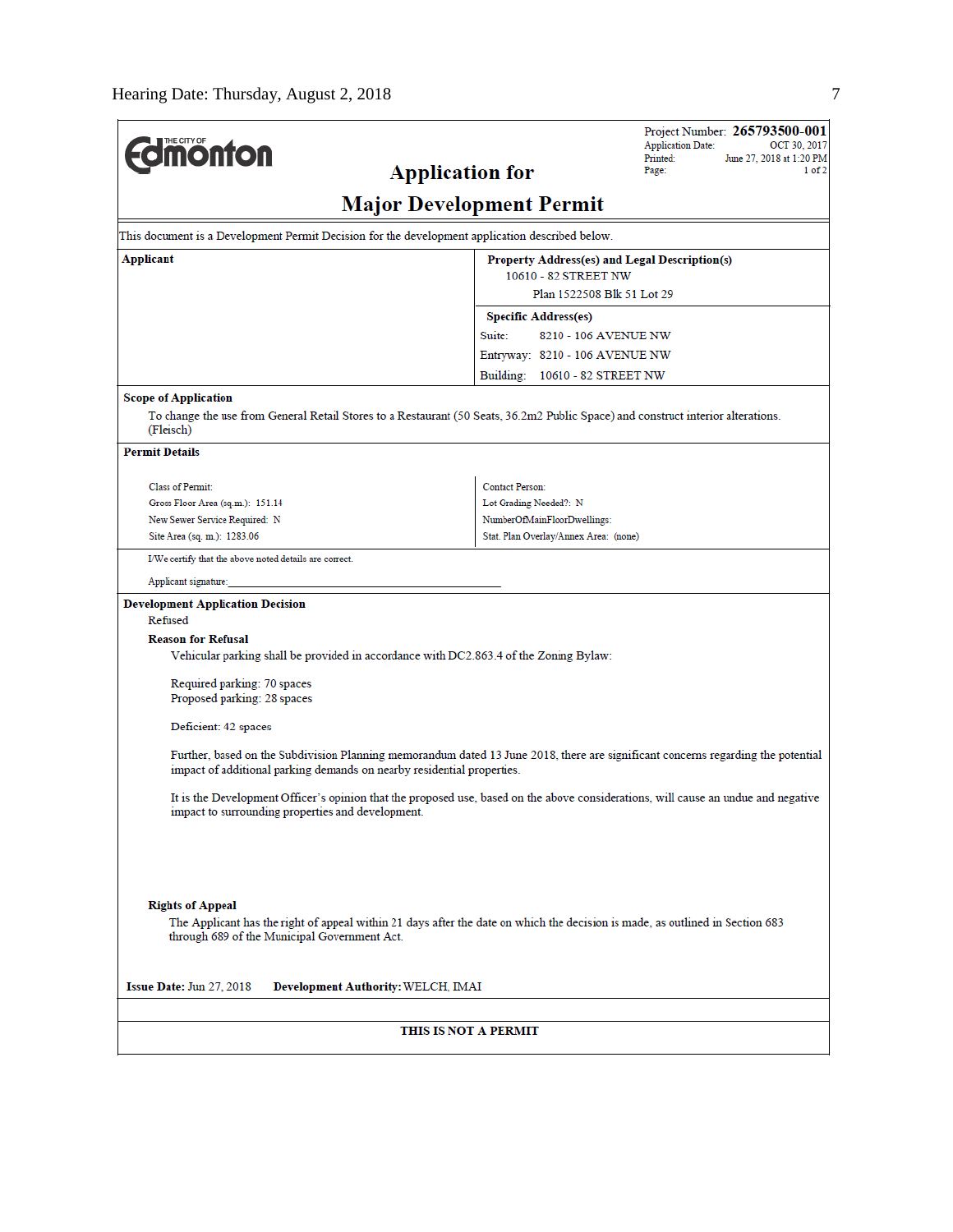| <b>Edinonton</b>                                      |                               |                                |                      | <b>Application Date:</b><br>Printed: | Project Number: 265793500-001<br>OCT 30, 2017<br>June 27, 2018 at 1:20 PM |  |  |
|-------------------------------------------------------|-------------------------------|--------------------------------|----------------------|--------------------------------------|---------------------------------------------------------------------------|--|--|
|                                                       |                               | <b>Application for</b>         |                      | Page:                                | $2$ of $2$                                                                |  |  |
| <b>Major Development Permit</b>                       |                               |                                |                      |                                      |                                                                           |  |  |
| Fees                                                  |                               |                                |                      |                                      |                                                                           |  |  |
| Major Dev. Application Fee                            | <b>Fee Amount</b><br>\$271.00 | <b>Amount Paid</b><br>\$271.00 | Receipt#<br>04592624 | <b>Date Paid</b><br>Oct 30, 2017     |                                                                           |  |  |
| <b>Total GST Amount:</b><br><b>Totals for Permit:</b> | \$0.00<br>\$271.00            | \$271.00                       |                      |                                      |                                                                           |  |  |
|                                                       |                               |                                |                      |                                      |                                                                           |  |  |
|                                                       |                               |                                |                      |                                      |                                                                           |  |  |
|                                                       |                               |                                |                      |                                      |                                                                           |  |  |
|                                                       |                               |                                |                      |                                      |                                                                           |  |  |
|                                                       |                               |                                |                      |                                      |                                                                           |  |  |
|                                                       |                               |                                |                      |                                      |                                                                           |  |  |
|                                                       |                               |                                |                      |                                      |                                                                           |  |  |
|                                                       |                               |                                |                      |                                      |                                                                           |  |  |
|                                                       |                               |                                |                      |                                      |                                                                           |  |  |
|                                                       |                               |                                |                      |                                      |                                                                           |  |  |
|                                                       |                               |                                |                      |                                      |                                                                           |  |  |
|                                                       |                               |                                |                      |                                      |                                                                           |  |  |
|                                                       |                               |                                |                      |                                      |                                                                           |  |  |
|                                                       |                               |                                |                      |                                      |                                                                           |  |  |
|                                                       |                               |                                |                      |                                      |                                                                           |  |  |
|                                                       |                               |                                |                      |                                      |                                                                           |  |  |
|                                                       |                               |                                |                      |                                      |                                                                           |  |  |
|                                                       |                               |                                |                      |                                      |                                                                           |  |  |
|                                                       |                               |                                |                      |                                      |                                                                           |  |  |
|                                                       |                               |                                |                      |                                      |                                                                           |  |  |
|                                                       |                               |                                |                      |                                      |                                                                           |  |  |
|                                                       |                               |                                |                      |                                      |                                                                           |  |  |
|                                                       |                               |                                |                      |                                      |                                                                           |  |  |
|                                                       |                               |                                |                      |                                      |                                                                           |  |  |
|                                                       |                               |                                |                      |                                      |                                                                           |  |  |
| THIS IS NOT A PERMIT                                  |                               |                                |                      |                                      |                                                                           |  |  |
|                                                       |                               |                                |                      |                                      |                                                                           |  |  |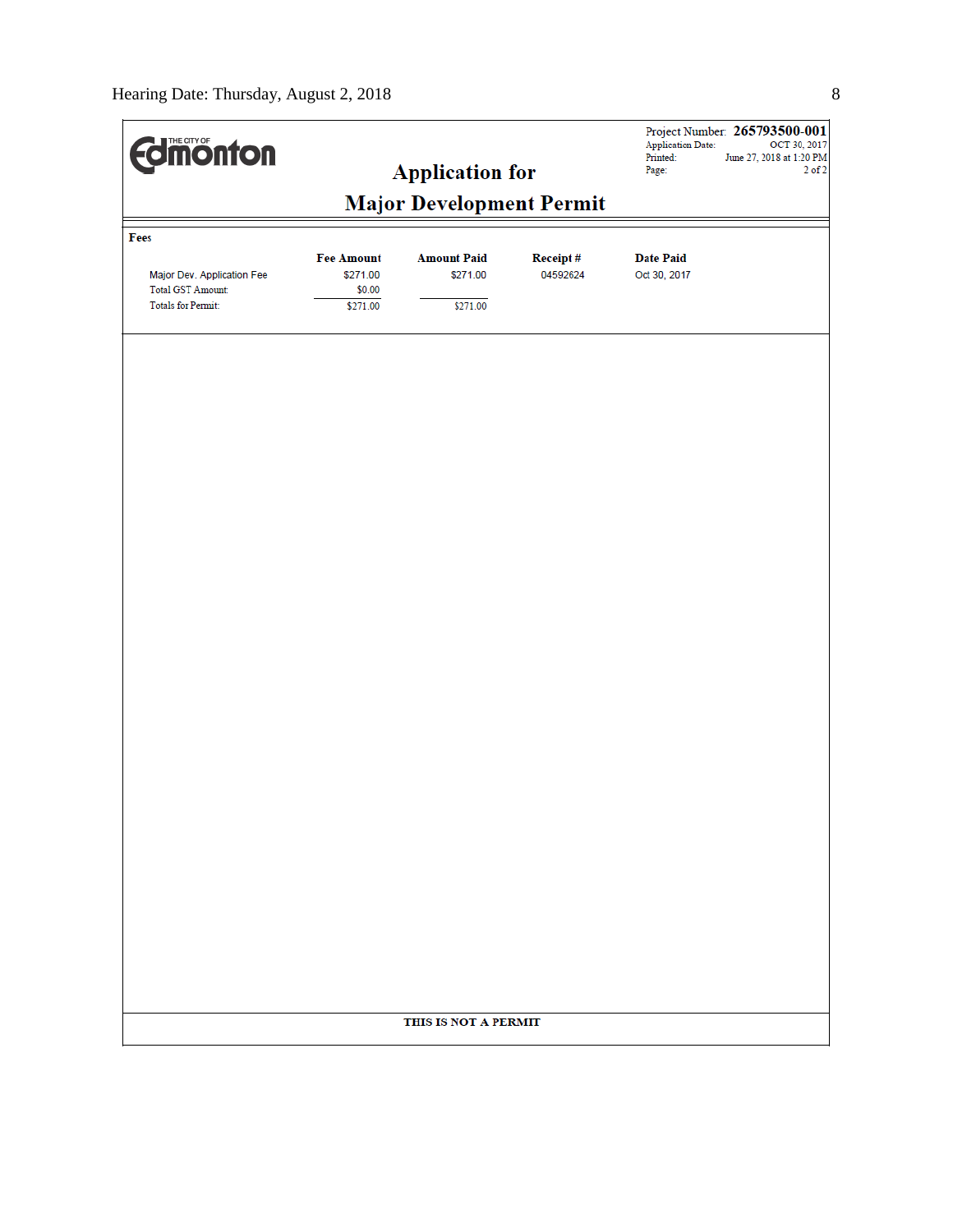